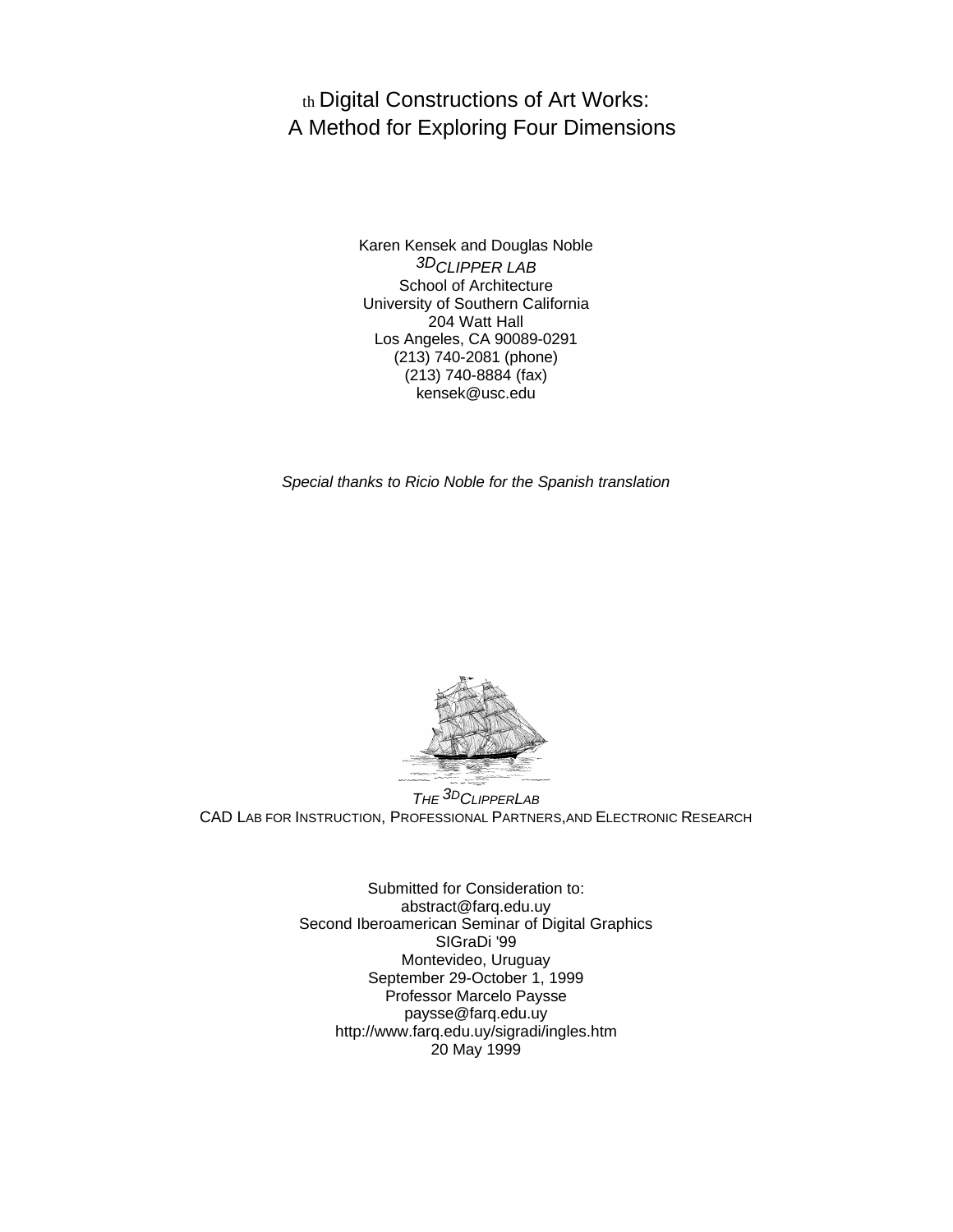**Note:** This paper is intended to be a shortoverview of the projects that the students are developing.

**Title:** Digital Constructions of Art Works: A Method forExploring Four Dimensions

## **Abstract**

To animate is to give life or motion to an object. In this study, themethod for exploring in four dimensions was the use of animation in a threedimensional model; the objects were well known paintings or drawings.Although architectural studies were encouraged, a range of paintings was chosen and different intentions about therole of animation were investigated.

Within the realm of three dimensions, there is a broad arrayof topics to study on the integration of animation. A subset of theseincludes the following:

- animating the physical elementsdepicted in the painting
- moving the viewers position through a 3D depiction of thespace
- demonstrating the technique of painting through animation
- transitioning between a series ofpaintings; for example a series of haystacks during different times of dayand lighting conditions
- interpretation of the abstractpaintings of artists such as the Cubists or Modernists
- student inspiration or interpretation from the painting
- a 3D narrative explaining how the image evolved to become itsfinal form
- a 3D world that is hyperlinked to also explain textural factsabout the painting, artist, technique, etc.

Potentially, the students could explore their chosenpainting in a variety of ways. In the following examples, the studentsused 3D Studio MAX and Premiere to produce an animated interpretation theirselected work of art.

In the Escher drawing (figure 1a), rendered by Melissa Hsu, the lizardswere animated to evolve from twodimensional drawings intothree-dimensional objects and then crawl away over the books. Thesereptiles also breathe out smoke (figure 1b). The cameraviewpoint widens slightly as the animation progresses to provide an overallcinematic view of the table-top. The motion is explanatory, but is nottypically characteristic of human motion.

The animation by Yu-Wen Peng, explored Van Gogh's "The Cafe Terrace at Arles at Night" (figure 2a) by developing awalk-through of the space while retaining the textures from the originalpainting (figure 2b). In this case, the animation or motion of the cameratakes on the aspect of individual viewer and follows a path at approximately eye level. The camera path mimics thecharacteristics of human motion. Additional Van Gogh works are included inthat animation as artwork on the walls.

Instead of keeping the textures of the original painting, ChrisStage interprets a line drawing into a textured and rendered animation in"Station of Trains and Airplanes" by Antonio Sant'Elia (figure 3a). Stage'sintention is to capture the spirit of the drawing (figure 3b). In thiscase, the camera motion occurs ona grand scale, subconsciously reminding the viewer of the enormous scale ofthe architectural drawing. The animation is also suppose to suggest thepower of the vision that San'Elia had in 1915 when bullet trains and jetairplanes did not exist.

Both Ligong Sun and Siheng Huang animated a translation of the more abstract worksof Mondrian (figure 4a) and Dali. Ligong Sun translated by modeling anabstraction of New York City for Mondrian's "Broadway Boogie Woogie"(figure 4b). To avoid confusion in theanimation of the viewpoint, the camera actually stops moving through thecityscape to emphasize the morphing of the city into the regularized gridof the painting. Siheng Huang provided a 3D narrative explaining howSalvadore Dali's " Persistence of Memory" and "Architectonic Angellus of Millet" (figure 5a) transforms itselffrom one painting into the other within a 3D narrative (figure 5b).Additional use of animation is accomplished through the use of morphing andDali's image.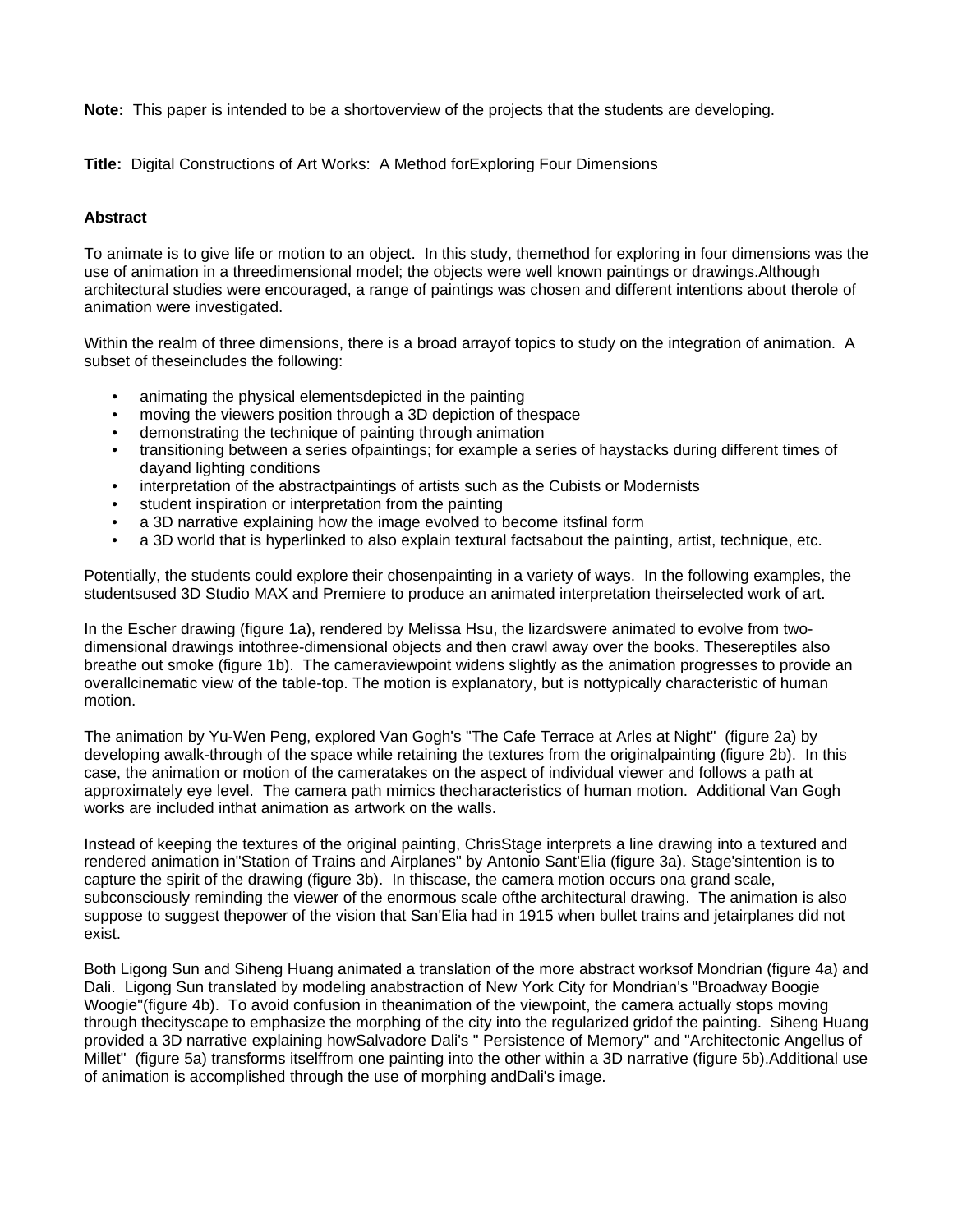It is intended in the next round of this work that student would exploretheir work of art in more than one method and that we would work with arthistory specialists to provide more meaning and depth to the studies.Additional time is needed to explore other aspects of animation within the realm of virtual three dimensionalworlds.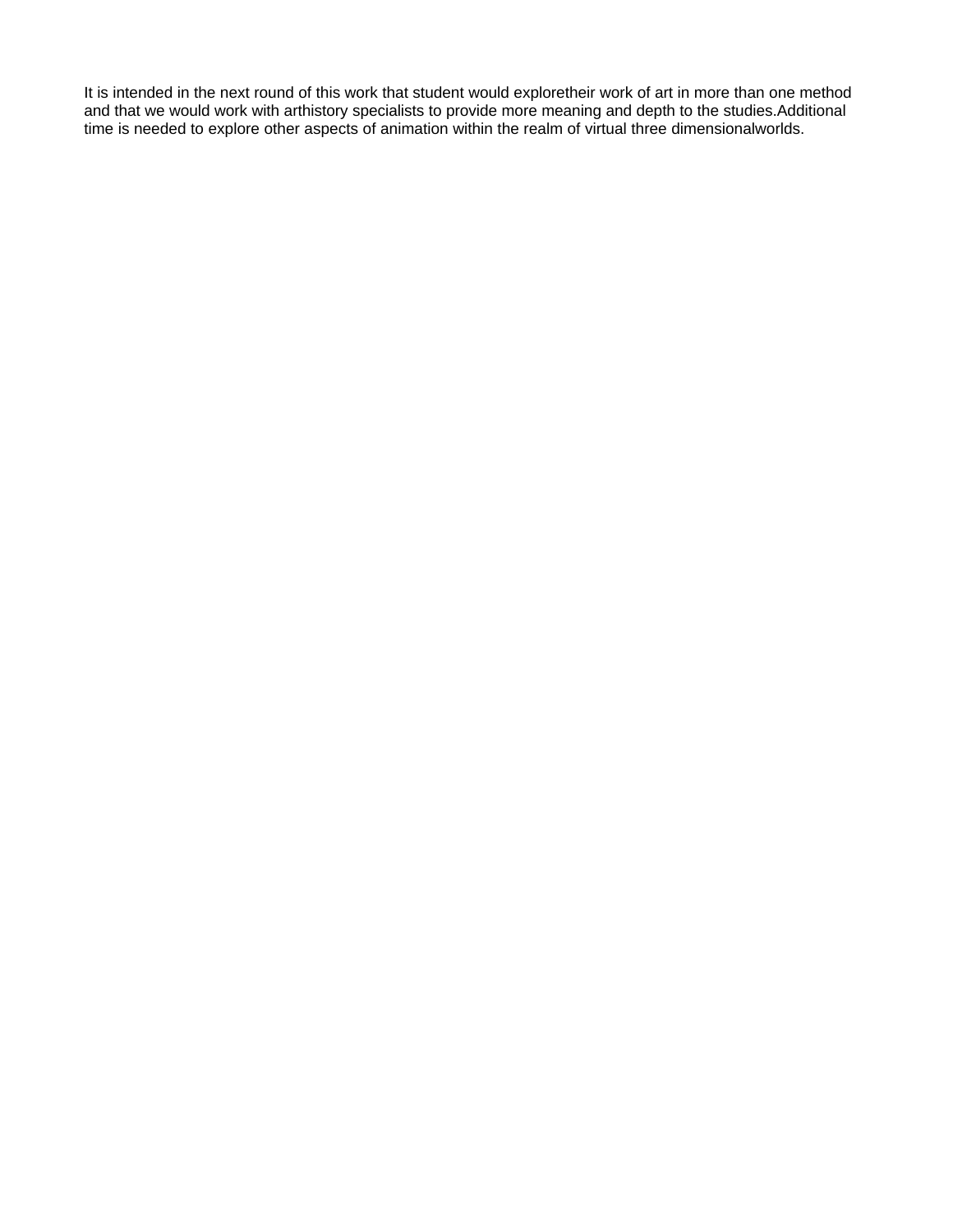## **Titulo: Construcciones Digital de Obras deArte: Un metodo de explorar cuatro dimensiones**

## **Abstracto**

Animar es dar vida o movimiento a un objeto. En este estudio, el metodopara explorar en cuatro dimensiones fue el uso de animacion de un modelo entres dimensiones; los objetos son pinturas o dibujos muy conocidos. Aunquese alentaron estudios arquitectonicos, una variedad de pinturas fueron escogidas y diferentes propositossobre el empleo de animacion fueron investigados.

Dentro del terreno de tres dimensiones, existe una extensacoleccion de temas a estudiar referente a la integracion de animacion. Unade las categorias incluye lo siguiente:

- Animacion de los elementosfisicos representados en la pintura
- Cambio de posicion del espectador por medio de unarepresentacion del espacio en tercera dimension.
- Demostrar la tecnica de pintar por medio de animacion.
- Transicion entre una serie depinturas; por ejemplo la serie de pajares durante diferentes horas del diay diferentes condiciones de iluminacion.
- Interpretacion de pinturasabstractas de artistas tales como los Cubistas o Modernistas
- Inspiracion del estudiante proveniente de la pintura ointerpretacion de la misma.
- Un narrativo en tres dimensionesexplicando como la imagen evoluciona hasta transformarse en su formafinal.
- Un mundo en tres dimensiones de hyperenlace para tambienexplicar datos acerca de la textura de la pintura, artista, tecnica, etc.

Potencialmente, los estudiantes podran explorar sus pinturas elegidas de diversos modos. En lossiguientes ejemplos, los estudiantes utilizaron 3D Studio MAX y Premierepara producir una iterpretacion animada de su seleccionada obra dearte.

En el dibujo Escher (ilustracion 1a) producida por Melissa Hsu, laslagartijas fueron animadas para desarrollarlas de un dibujo dedos-dimensiones en objetos en la tercera dimension ademas de deslizarsesobre los libros. Estos reptiles tambien expulsan humo (ilustracion 1b). El punto de vista de la camara se extiende un pococonforme la animacion progresa para proveer una vista cinematica total dela superficie de la mesa. El movimiento es explicativo, pero noordinariamente de caracteristico humano.

La animacion por Yu Wen Peng, explora la obra por Van Gogh" The Cafe Terrace at Arles at Night" (ilustracion 2a) dandose paso por el espacio mientras se conservan lastexturas de la pintura original (ilustracion 2b).En este caso la animaciono movimiento de la camara toma el aspecto de un espectador individual y sigue un camino aproximadamente a nivel de vista. Elcamino de la camara imita los movimientos de caracteristicohumano.Adicionales obras por Van Gogh son incluidas en esta animacion comoarte en las paredes.

En vez de retener las texturas de la pintura original, ChrisStage interpreta un dibujo delineado volviendolo en uno de textura yprodujo animacion en "Station of Trains and Airplanes"por Antonio Sant'Elia (ilustracion 3a) la intencion de Stage es de capturar el espiritu deldibujo(ilustracion 3b). En este caso el movimiento de la camara se produce engran escala, subconscientemente recordando al espectador de la enormeescala del dibujo arquitectonico. La animacion tambien se supone debesugerir el poder de vision que Sant'Elia poseia, ya que en 1915 ni trenes expresos o aviones existian.

Ambos Ligong Sun Y Siheng Huang animaron una traduccion delas obras mas abstractas de arte por Mondrian (ilustracion 4a) y Dali.Ligong Sun lo hiso modelando un abstracto de la ciudad de Nueva York en"Broadway Boogie Woogie" por Mondrian (ilustracion 4b). Para evitar confusion en elcampo de vista de la animacion, el movimiento de la camara en realidadpara, mientras atraviesa el paisaje urbano con el proposito de enfatizar latransformacion de la ciudad en la cuadrilla normal de la pintura.Siheng Huang proporciona unrelato en tercera dimension explicando como las obras de Salvadore Dali"Persistence of Memory" y "ArchitectonicAngellus of Millet" (ilustracion 5a) se transforman asi mismas de una a la otra dentro de unrelato en tercera dimension, (ilustracion 5b). Aun mas usos de animacion sellevan a cabo por medio del uso de transformacion y la imagen de Dali.